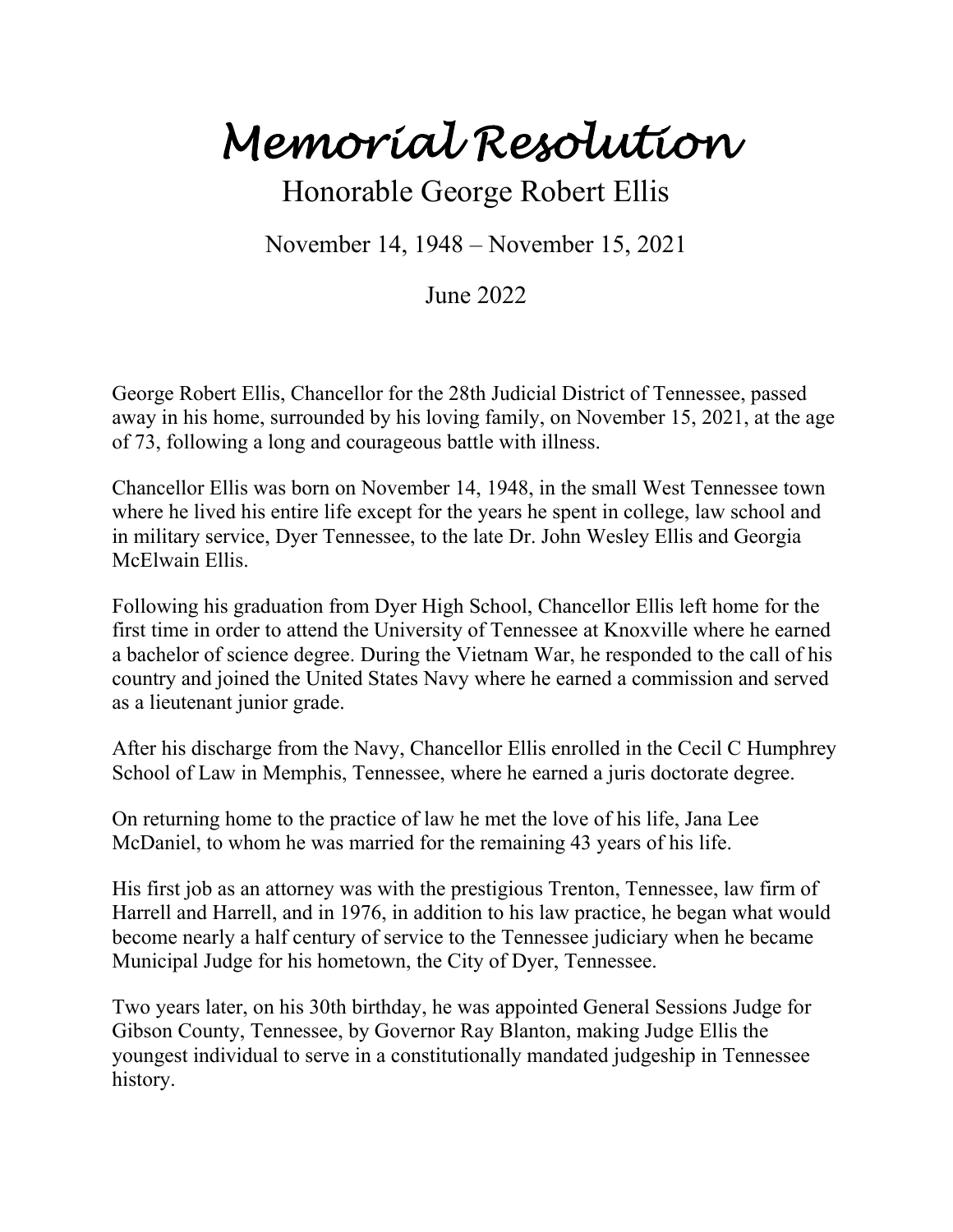After serving 15 years as a general sessions judge, Chancellor Ellis was named Chancellor for the 28th Judicial District of Tennessee, in 1993, by Governor Ned McWherter, an office in which Chancellor Ellis served with dignity and dedication the rest of his life.

As a courtroom judge, Chancellor Ellis is remembered by his colleagues and community as a man of honesty, integrity, and courage, and beyond the bench he also distinguished himself by many, many acts of service to his state, counties he represented, and to his community. He was a past president of the Dyer Lions Club, the Gibson County University of Tennessee alumni Association and the Gibson County Chamber of Commerce. He also served as president of the Tennessee General Sessions Judges' Conference. He was on both the Board of Governors of the University of Tennessee National Alumni Association and also that of the Cecil C Humphrey School of Law as well.

Politically, chancellor Ellis was known as one of the bluest of blue dog Democrats, and he was an Al Gore delegate at the 1988 Democratic National Convention. His talents, interest, and abilities also took him beyond our national borders. After becoming a parent of a Russian exchange student for a year, Chancellor Ellis became a strong advocate of international judicial education, and he taught and lectured to Russian judges on law and democracy in both the United States, at the National Judicial College, and also in Moscow and other Russian cities as well. Along the way he also earned a master's degree in judicial studies from the National Judicial College.

For relaxation he raised and showed American quarter horses and American paint horses which he raised on his family farm, and he sometimes even rode them in parades in the district. He was a Tennessee Bar Foundation Fellow and a former Presiding Judge of the National High School Mock Trial Championship in Nashville, Tennessee. He served on both the Board of Deacons of the Dyer Cumberland Presbyterian Church and later, on the Board of Elders of the Trenton First Presbyterian Church.

And although after 45 years of devoted service to the people of Tennessee he closed his record of service as a Tennessee judge, he left behind him the many litigants who benefited from his unfailing loyalty to the law and his courage in interpreting and applying it, as well as a multitude of colleagues who mourn his loss and cherish his memory.

THEREFORE, BE IT RESOLVED by the Tennessee Judicial Conference on this the 15<sup>th</sup> day of June, 2022, that we honor our departed colleague George Robert Ellis, with this resolution expressing our profound and deep sorrow upon the death of our distinguished longtime member of this conference. BE IT FURTHER RESOLVED